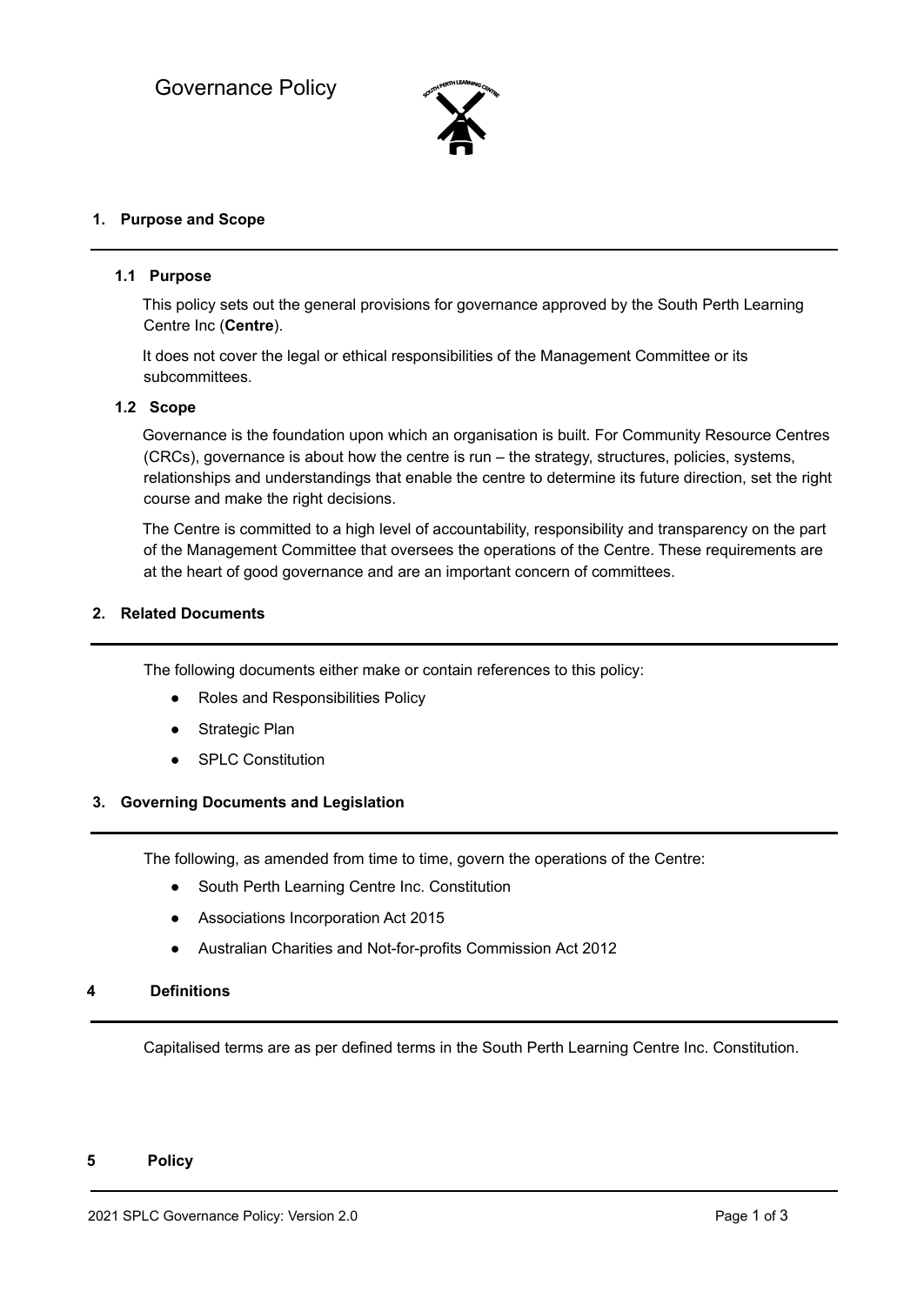

# **5.1 South Perth Learning Centre Management Committee**

It is the responsibility of the Management Committee to:

- **●** Ensure that the Centre is governed and is operating in accordance with the Centre's Constitution and relevant legislation.
- Ensure the Centre is governed effectively, including ensuring that the Centre's Constitution is relevant and appropriate to the operations and governance of the Centre.

# **5.2 Mission of the Centre**

It is the responsibility of the Management Committee to:

- Establish the mission of the Centre.
- Ensure that the mission of the Centre is consistently integrated and progressed through all Centre Operations, including governance and financial management of the Centre.
- Regularly review the mission as part of the Centre's strategic planning process.

# **5.3 Relationship with Centre Management**

- The Management Committee's relationship with the operations of the Centre is through the coordinator / manager of the Centre.
- The Management Committee members shall relate to Centre staff and volunteers in such a way that enhances, not undermines the position of the coordinator / manager.
- The Management Committee shall avoid being involved in the day-to-day operations of the Centre, including the internal processes of the Centre.
- The Management Committee members shall only make requests of the staff and volunteers through the coordinator / manager, unless otherwise agreed by the Management Committee and the coordinator / manager.
- Where a Management Committee member needs to be involved in operational matters, they shall separate their governance role from their operational role.

# **6 Document History**